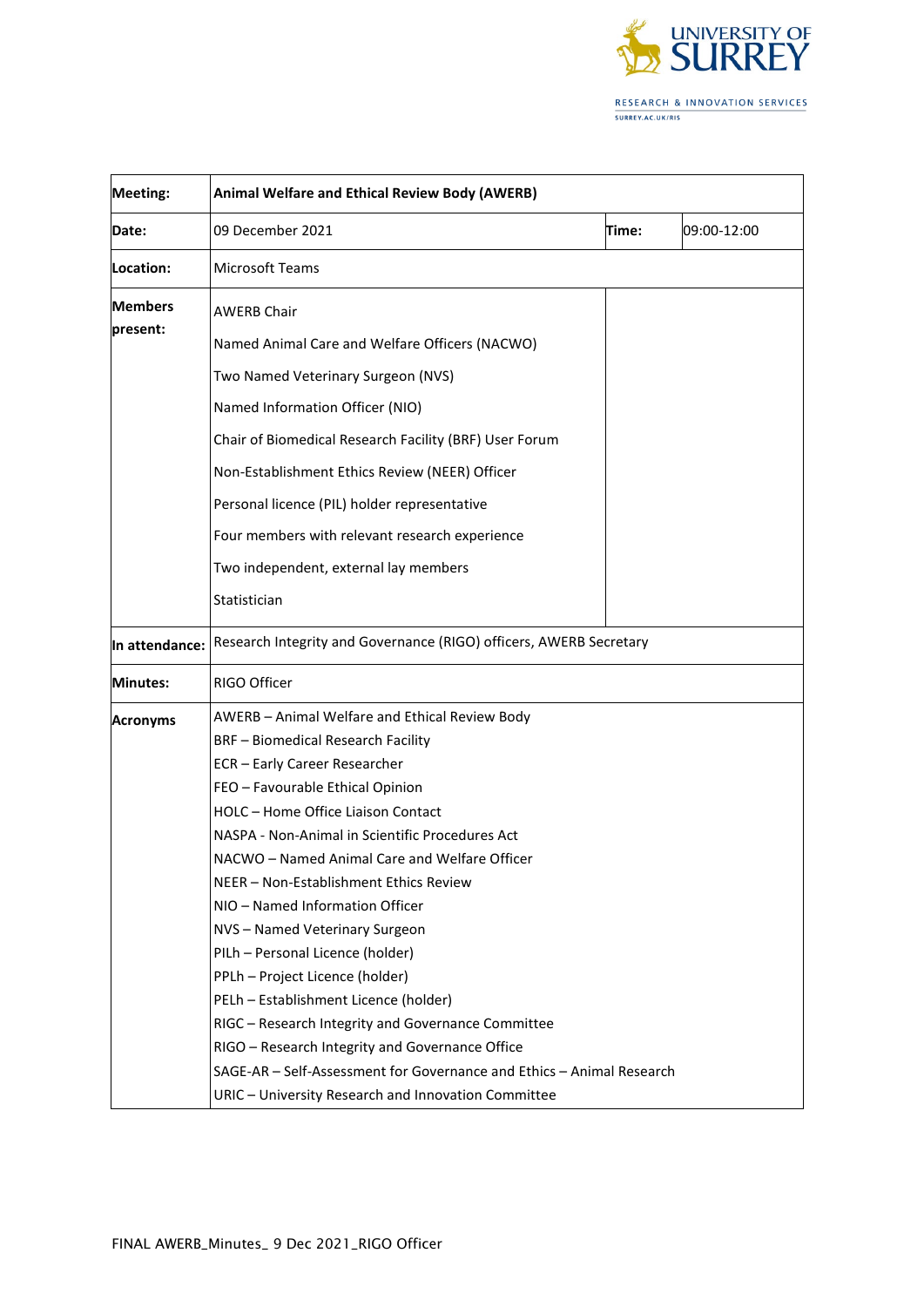

## Agenda Items:

| Item # |                                                                                                                                                                                                                                                                                                      | <b>Action</b>                                                                    |
|--------|------------------------------------------------------------------------------------------------------------------------------------------------------------------------------------------------------------------------------------------------------------------------------------------------------|----------------------------------------------------------------------------------|
| 1.     | <b>Welcome and Apologies</b>                                                                                                                                                                                                                                                                         |                                                                                  |
|        | The Chair of AWERB welcomed all committee members and<br>introductions were made.<br>Apologies received from: Head of Research Integrity and Governance<br>Office, Non-ASPA (NASPA) subcommittee Deputy Chair, AWERB Deputy<br>Chair, Establishment Licence Holder and NACWO.                        | Apologies for absence<br>to be sent to Chair in<br>advance of meetings.<br>(ALL) |
| 2.     | Approval of minutes and Update on actions from previous meeting<br>(30 <sup>th</sup> September 2021)                                                                                                                                                                                                 |                                                                                  |
|        | Minutes of the previous AWERB meeting (held on 30/09/21) were<br>circulated following the meeting, and revised off-line following<br>comments from 3 members. Revised version was approved.<br>Formal approval now means the minutes will be uploaded to BRF<br>website and made publicly available. | <b>NACWO to upload</b><br>minutes from<br>30/09/21                               |
|        | Two members are stepping down after significant lengths of time<br>contributing to AWERB (since 2009 and 2014 respectively). Chair<br>thanked them for their service and contribution of their animal welfare<br>expertise.                                                                          |                                                                                  |
|        | Congratulations to NACWO for being awarded the Andrew Blake<br>Tribute Award from Institute for Animal Technology for their work<br>exploring environmental enrichment as a tool for assessing cognitive<br>degeneration in aging mice.                                                              |                                                                                  |
|        | <b>Action log</b>                                                                                                                                                                                                                                                                                    |                                                                                  |
|        | An update was provided on ongoing and completed actions (items<br>references from previous minutes as per action log).                                                                                                                                                                               |                                                                                  |
|        | 1. Apologies for absence to be sent to Chair in advance of<br>meetings. Chair thanked members for their compliance.                                                                                                                                                                                  |                                                                                  |
|        | 4. AWERB NASPA and NEER processes reviewed with RIGO and<br>relevant Chairs. The new Self-Assessment for Governance and<br>Ethics in Animal Research (SAGE-AR) platform is being tested and<br>will update at next meeting.                                                                          | Update at next AWERB<br>meeting<br>(Chair/RIGO Officer)                          |
|        | 4i. As a result of Members Survey, Induction pack is being created:<br>only one member has submitted links and materials to Chair so far.<br>Request that further materials from members be sent to AWERB<br>mailbox.                                                                                | Send training materials<br>to Chair via AWERB<br>mailbox. (ALL)                  |
|        | Linked to 4i, training from an external provider is being arranged.<br>Secretary has sent out a doodle poll to arrange suitable date. All<br>members are asked to respond - aiming for early February 2022.                                                                                          | Complete doodle poll.<br>(ALL)                                                   |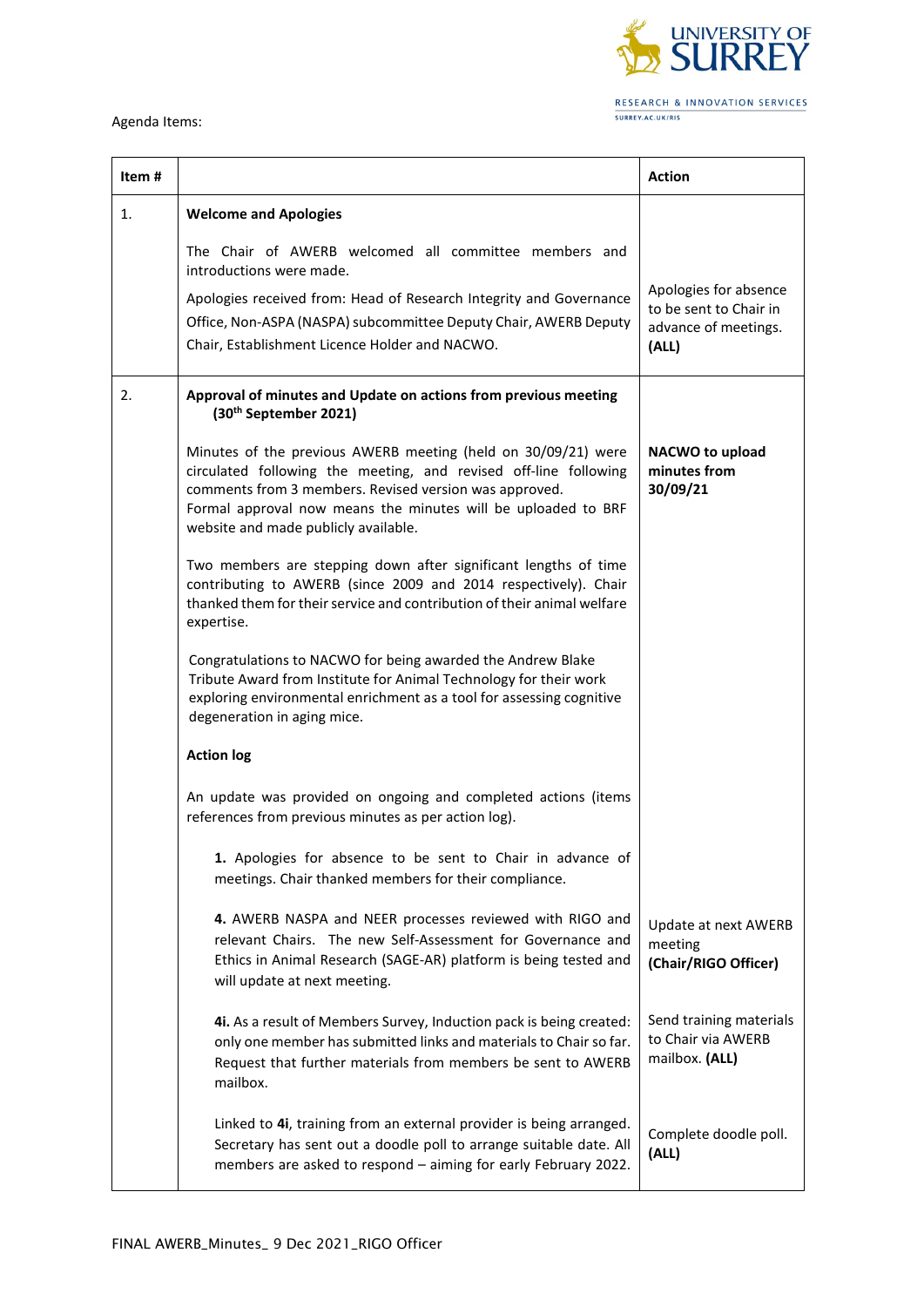

RESEARCH & INNOVATION SERVICES SURREY.AC.UK/RIS

|    | There was consensus that this should be mandatory for all Named<br>individuals.                                                                                                                                                                                                                                                                                                                                                                                                                                                                                                    |                                                                                                              |
|----|------------------------------------------------------------------------------------------------------------------------------------------------------------------------------------------------------------------------------------------------------------------------------------------------------------------------------------------------------------------------------------------------------------------------------------------------------------------------------------------------------------------------------------------------------------------------------------|--------------------------------------------------------------------------------------------------------------|
|    | 4.2iii. Integration of information provided by the Home Office to<br>project licence applicants (incl. how to include HOLC in<br>conversation)                                                                                                                                                                                                                                                                                                                                                                                                                                     | <b>Tabled for next BRF</b><br><b>User Forum Meeting</b>                                                      |
|    | 4iv. Discussion about length of service of members on AWERB is<br>ongoing with some individuals who have approached Chair about<br>their workload.                                                                                                                                                                                                                                                                                                                                                                                                                                 | Ongoing.                                                                                                     |
|    | 5. Comments and queries on PPL application "Sleep and brain<br>plasticity across the lifespan" were collated and emailed to<br>applicant. Applicant addressed the comments and they were<br>shared via Sharepoint. Discussion tabled later in meeting.                                                                                                                                                                                                                                                                                                                             |                                                                                                              |
|    | 6iv. Further guidance for NEER process being developed (to feed<br>into review of processes) with feedback from previous applicants -<br>on hold as linked to revised SAGE-AR                                                                                                                                                                                                                                                                                                                                                                                                      |                                                                                                              |
| 3. | Discussion: papers from Named Persons, NASPA Chair, NEER Officer                                                                                                                                                                                                                                                                                                                                                                                                                                                                                                                   |                                                                                                              |
|    | Reports submitted ahead of meeting and shared with AWERB<br>members via Sharepoint site. All members to review reports prior to<br>meeting.                                                                                                                                                                                                                                                                                                                                                                                                                                        |                                                                                                              |
|    | The brevity of reports was raised, and whether greater written detail<br>ahead of meeting would be helpful. Members were keen to have<br>more information and more clarity on what their responsibilities were<br>with respect to these reports.                                                                                                                                                                                                                                                                                                                                   |                                                                                                              |
|    | Discussion followed to explore whether detailed written reports<br>should be submitted ahead of time, or detailed verbal reports should<br>be delivered live at meetings. A compromise was suggested whereby<br>issues were set out in a written report and then members could select<br>those that we needed further discussion at the meeting.                                                                                                                                                                                                                                   | More detailed reports<br>to be supported ahead<br>of AWERB meeting.<br>(All Named Persons)                   |
|    | <b>NASPA Chair's Report No questions</b>                                                                                                                                                                                                                                                                                                                                                                                                                                                                                                                                           |                                                                                                              |
|    | NEER Chair's Report: questions around ethical review of projects at<br>Intention to Bid stage, and how researchers may address ethical and<br>welfare issues of proposed animal work when funding has yet to be<br>won. Discussion about how to streamline process (whether ASPA or<br>not) when grant is not guaranteed. Some funding bodies require<br>ethical approval before grant is approved or released, and<br>researchers not always aware of this until last minute.<br>Work is ongoing with Intention to Bid form and discussions with<br>Research Directors and Deans. | Recommendations for<br>raising awareness to<br>Faculty on ITB/BDS<br>tabled for next AWERB<br>meeting. (ALL) |
|    | Collate feedback and recommend to Faculty on how to raise<br>awareness.                                                                                                                                                                                                                                                                                                                                                                                                                                                                                                            |                                                                                                              |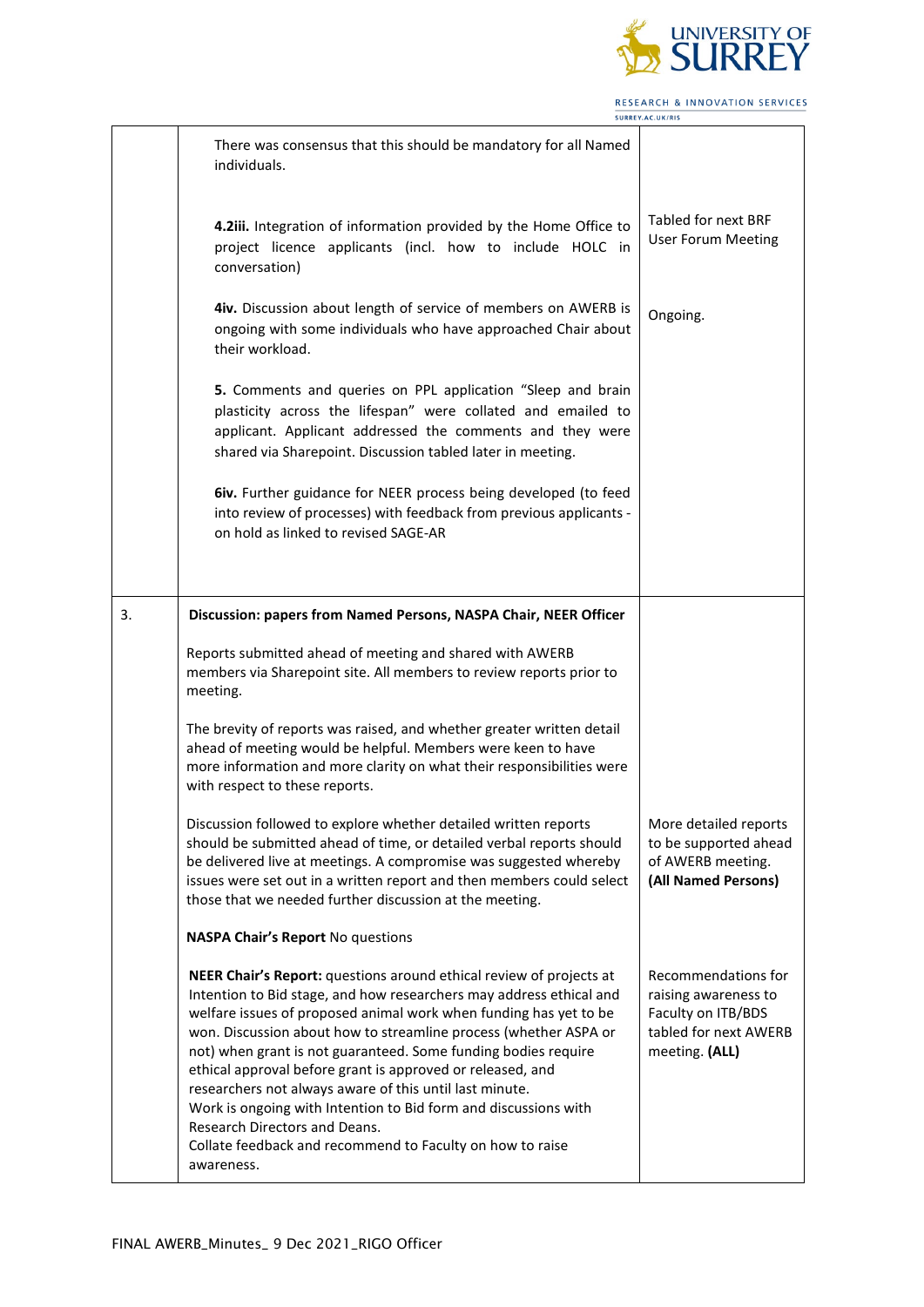

RESEARCH & INNOVATION SERVICES SURREY.AC.UK/RIS

 $\perp$ 

٦

|    | <b>NIO Report</b><br>Two main points:<br>Effective messaging when communicating about animal<br>research (from UAR presentation) - discussion followed<br>about what was truly open if reluctant to address animal<br>suffering and limitations of research. Suggestion to invite<br>UAR back to Surrey AWERB for discussion.<br>RSPCA's Lay Member's Forum 16 <sup>th</sup> December: all welcome to<br>$\bullet$<br>register (by Dec 12 <sup>th</sup> )                                                                                                                                                                                                                                                                                                                                                            | UAR to be invited to<br>future AWERB meeting<br>(NIO/Chair)                                                                                                                                                                                             |
|----|----------------------------------------------------------------------------------------------------------------------------------------------------------------------------------------------------------------------------------------------------------------------------------------------------------------------------------------------------------------------------------------------------------------------------------------------------------------------------------------------------------------------------------------------------------------------------------------------------------------------------------------------------------------------------------------------------------------------------------------------------------------------------------------------------------------------|---------------------------------------------------------------------------------------------------------------------------------------------------------------------------------------------------------------------------------------------------------|
| 4. | <b>Culture of Care &amp; Application of the 3Rs</b><br>NACWO presented "Single use of needle" and requested<br>$\bullet$<br>AWERB's position as it represents a significant welfare and health<br>issue. Consensus was that there should rarely be any justification<br>for using a needle twice, and if the issue does arise, then it should<br>be brought to AWERB. Already on agenda for pre-start meetings.<br>Discussion followed about a single-use policy can be                                                                                                                                                                                                                                                                                                                                              | Position adopted. To<br>be addressed at pre-<br>start meetings<br>(NACWO)                                                                                                                                                                               |
|    | implemented and monitored.<br>Development and implementation of our institutional 3Rs<br>$\bullet$<br>strategy<br>Chair, Deputy Chair, NVS, NIO, NACWO, PPLh and PILh have been<br>undergoing NC3R's Self-Assessment. Outcome to inform<br>development and implementation of our institutional 3Rs<br>strategy. Chair requested that all read NC3Rs paper on 3Rs<br>strategy. Question raised concerning questions of self-assessment<br>tool.<br>As part of this and in line with Concordat on Openness, also<br>producing statement on Animal Use and University's position.<br>Statement on Local Values is also being developed by Chair to<br>help define the AWERB and to be displayed on external website.<br>Institutional approach to Replacement raised, and will be part of<br>discussion of 3Rs strategy | Outcome to be<br>presented at next<br>AWERB meeting.<br>(Chair)<br>Self-assessment<br>questions to be<br>circulated before next<br>AWERB meeting.<br>(Chair)<br>Read NC3R's<br>Developing and<br>implementing an<br>institutional 3Rs<br>strategy (ALL) |
| 5  | Management & Operational processes relating to welfare<br><b>ASRU audit</b><br>ASRU have produced an extensive table of the types of<br>documentary evidence they are expecting us to provide, with<br>multiple levels of responsibilities.<br>Opportunity to look at gaps and identify what needs to be<br>improved. Chair, NACWO and RIGO Officer have produced an<br>Action Plan, identifying persons responsible for each task, and a<br>timeline.<br>PELh has already contacted PPLhs and PILhs to request review of<br>document detailing their responsibilities.<br>BRF User Forum Chair to call meeting of all users and Named<br>Persons to discuss their responsibilities and allocate tasks.                                                                                                              | Review action log (by<br>next meeting)<br>(All Licence Holders)<br><b>BRF User Forum and</b><br>named persons to<br>discuss responsibilities                                                                                                            |

Г

Τ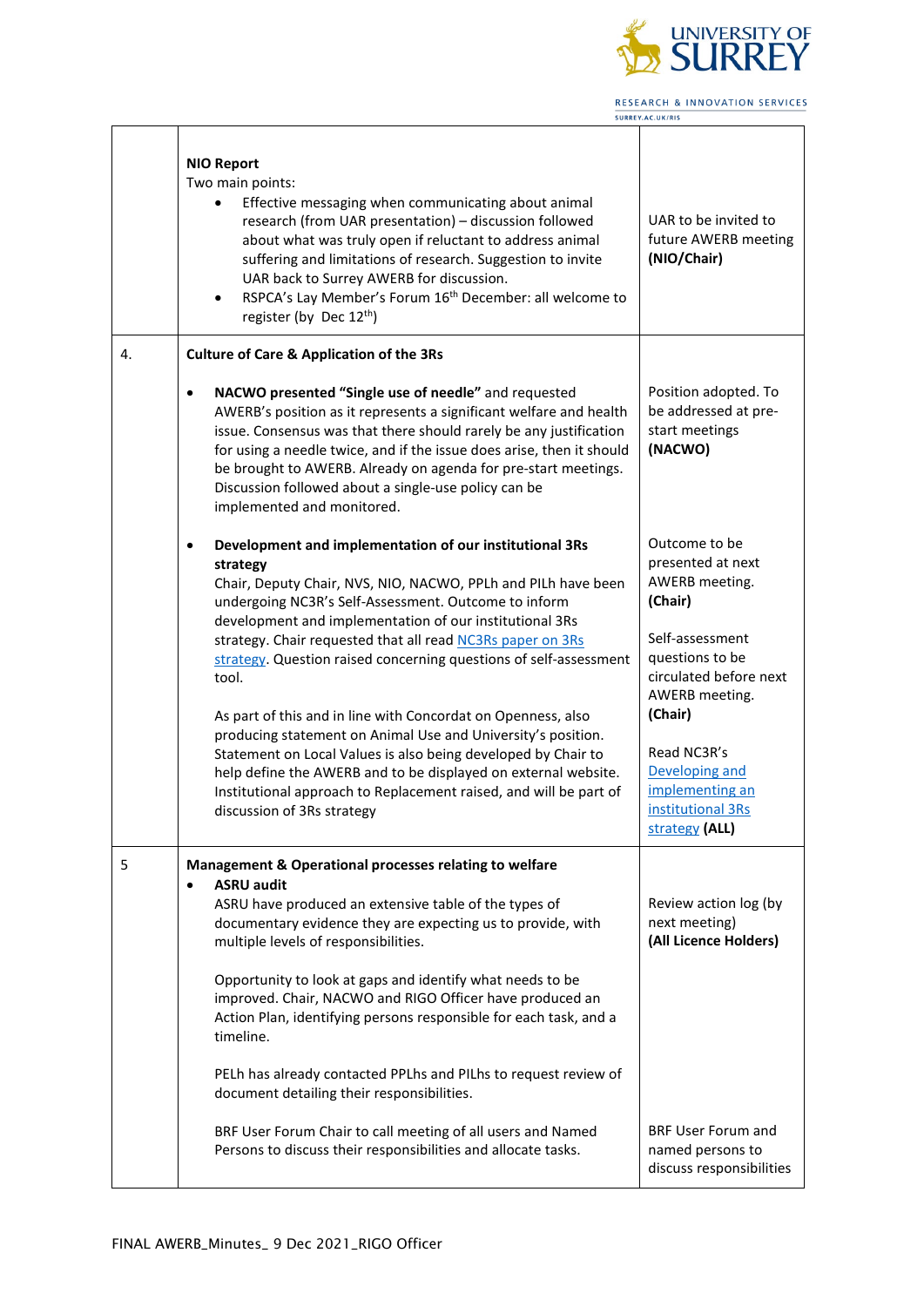

RESEARCH & INNOVATION SERVICES SURREY.AC.UK/RIS

|   | Question was raised concerning interviews requested by ASRU<br>and whether any training was required. It was reiterated that<br>ASRU's change in approach is reinforcing the need for all license<br>holders and named persons to realise and demonstrate their<br>responsibilities.<br>Purchase of a database for the BRF<br>$\bullet$<br>Liaising with PELh to procure database for BRF, to capture and<br>store animal use, e.g. numbers, species, provenance, but also<br>training, licenses, and procedures, in a centralised manner. This<br>will facilitate ASRU audit, and allow greater oversight and data<br>management, including giving statistician access.                                                                                                                                                           | and allocate tasks (by<br>next meeting)<br>(BRF User Forum<br>Chair)<br>Update with progress<br>at next meeting<br>(NACWO)                            |
|---|------------------------------------------------------------------------------------------------------------------------------------------------------------------------------------------------------------------------------------------------------------------------------------------------------------------------------------------------------------------------------------------------------------------------------------------------------------------------------------------------------------------------------------------------------------------------------------------------------------------------------------------------------------------------------------------------------------------------------------------------------------------------------------------------------------------------------------|-------------------------------------------------------------------------------------------------------------------------------------------------------|
|   | Retrospective data entry will not be encouraged.                                                                                                                                                                                                                                                                                                                                                                                                                                                                                                                                                                                                                                                                                                                                                                                   |                                                                                                                                                       |
| 6 | Review of responses for new PPL application presented at the<br><b>September meeting</b><br><b>Discussion and decision:</b><br>Non Technical Summary (NTS): Inappropriate technical<br>$\circ$<br>detail about sample number and how it was calculated<br>needs to be removed. Application does not need to<br>come back to AWERB, just to one reviewer. Lay Member<br>to assist applicant in amending NTS.<br>Discussion around difficulty of carrying out a harm-<br>$\circ$<br>benefit assessment of research when benefits may be far<br>in the future. Lay Member could not personally support<br>recommending application to PELh due to this issue - no<br>reflection on applicant. Otherwise, consensus of support<br>from AWERB for application.                                                                          | Applicant to send<br>revised NTS to<br>reviewers and liaise<br>with lay Member.<br>Further discussion on<br>this and Local Values at<br>next meeting. |
| 7 | Presentation of PPL with secondary availability<br>Presentation from applicant: Vaccine development against<br>$\bullet$<br>bacterial diseases.<br>Concerns were raised about translatability, biosafety and the<br>impact on the animals.<br>Questions were asked about the level of severity and<br>$\circ$<br>humane endpoints for those who receive challenge with<br>infection.<br>Issues around working with collaborators who use<br>$\circ$<br>nonhuman primates for other infectious diseases were<br>discussed, but this research does not include any primate<br>work.<br>Questions were also raised about the possibility of<br>$\circ$<br>replacing animals, and the issues of recapitulating entire<br>immune systems was discussed, and the use of insects for<br>infection studies with other bacterial pathogens. |                                                                                                                                                       |
| 8 | <b>Retrospective reviews:</b><br>1. Cancer<br>Concern about mouse found dead, after which whole<br>$\circ$<br>experiment was terminated. Tumours were found where<br>they weren't expected and disease far more aggressive than<br>previously observed. Post mortem report suggested may be<br>immune component to it.                                                                                                                                                                                                                                                                                                                                                                                                                                                                                                             |                                                                                                                                                       |